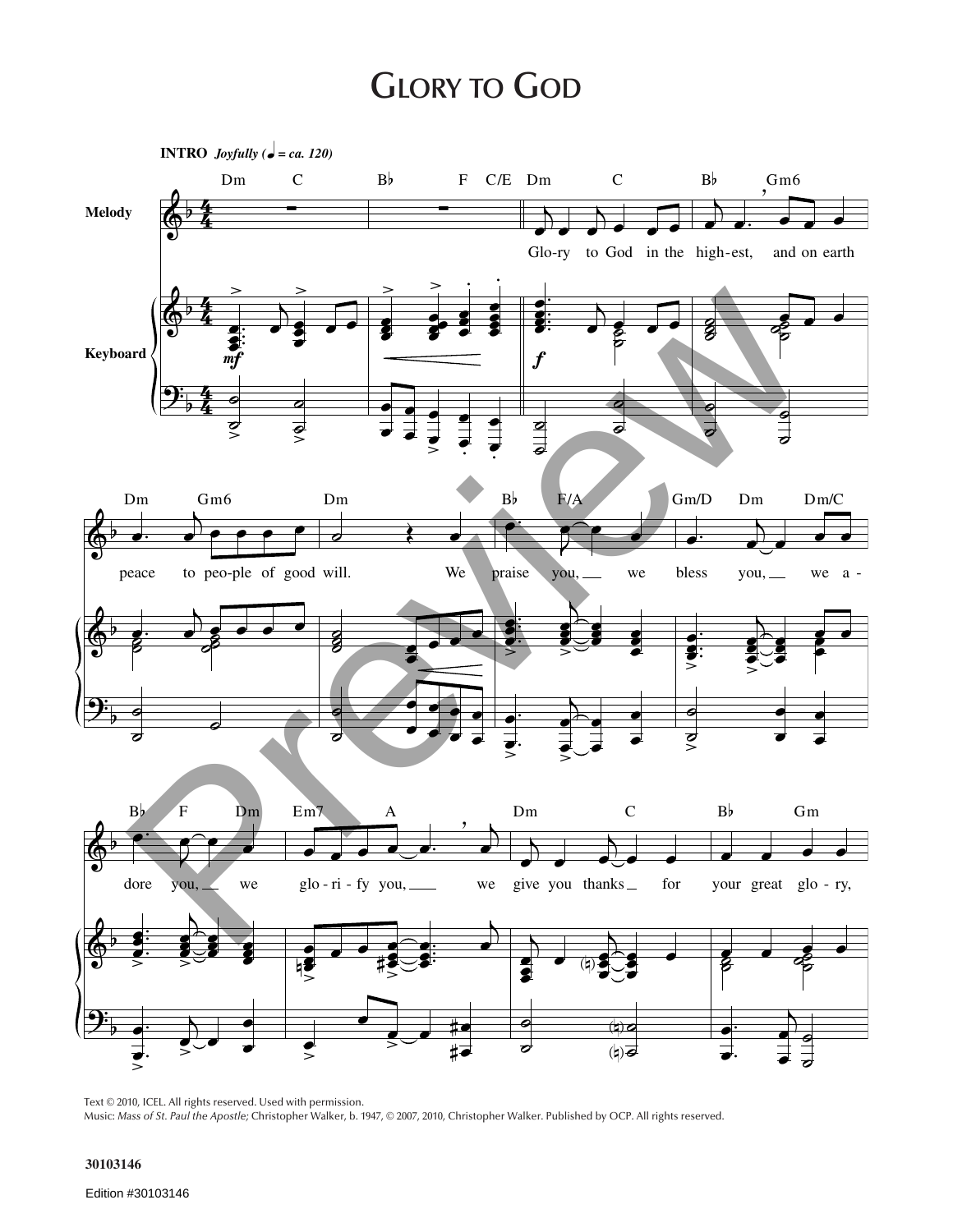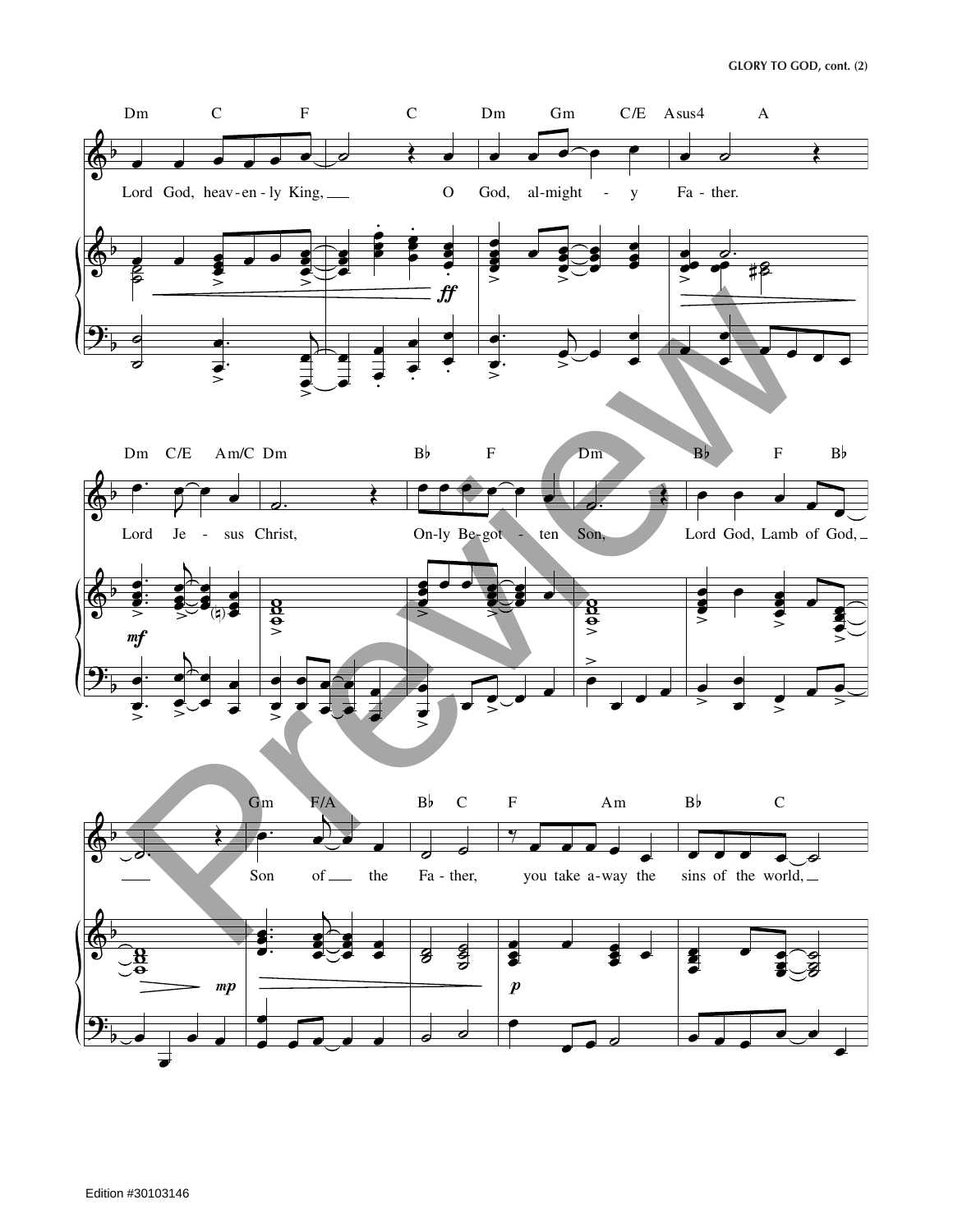

Edition #30103146